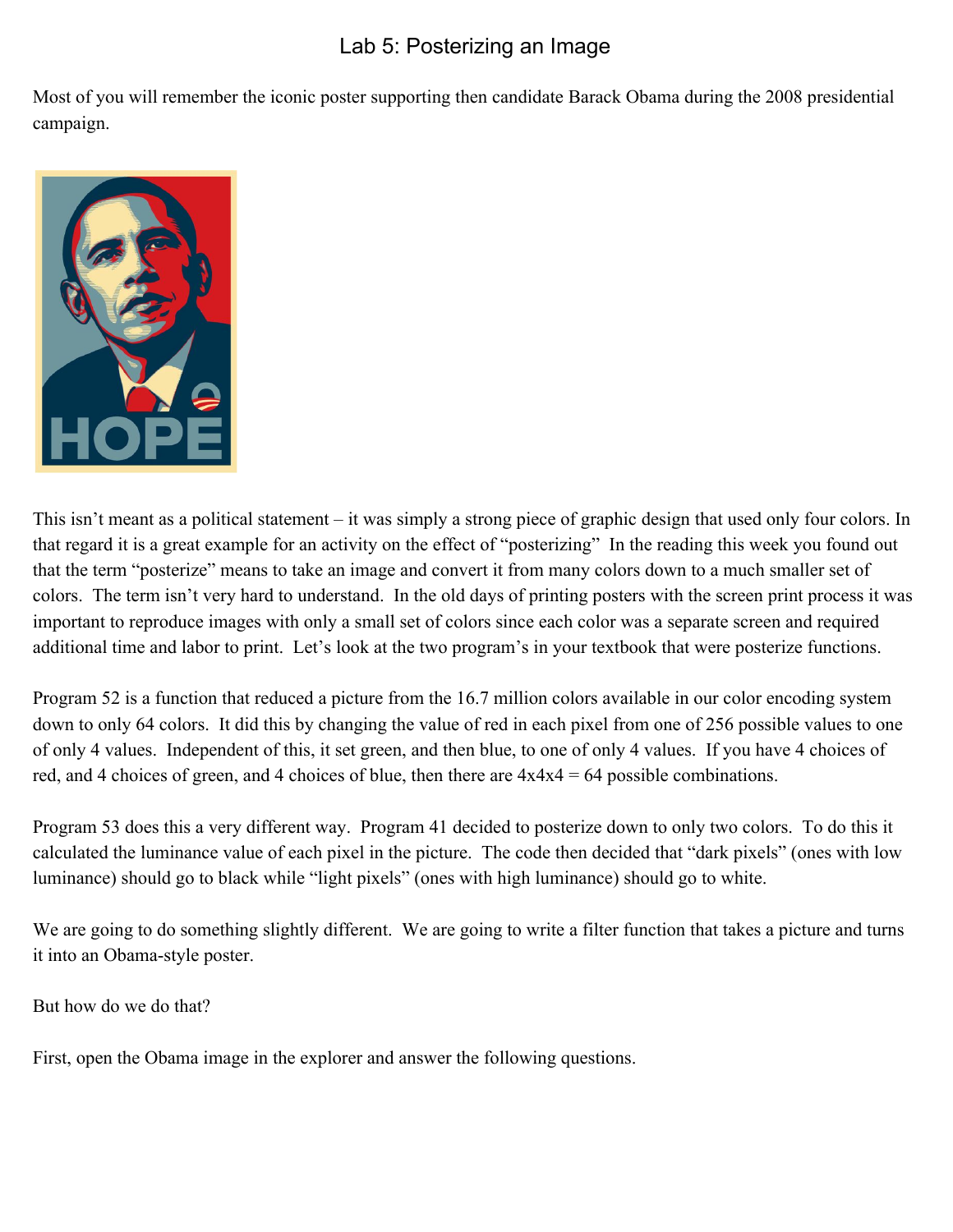- [Q6] What are the RGB values of the light blue color?
- [Q7] What is the luminance value of the light blue color?
- [Q8] What are the RGB values of the dark blue color?
- [Q9] What is the luminance value of the dark blue color?
- [Q10] What are the RGB values of the tan color?
- [Q11] What is the luminance value of the tan color?
- [Q12] What are the RGB values of the red color?
- [Q13] What is the luminance value of the red color?

[Q14] Put those four colors in order from "darkest" to "lightest" by using their luminance values.

Now that you have this information, the code for obamafy() isn't too difficult to write. Notice that when you look at the code from Program 52 and Program 53, that 53 is much closer to what we want to do. I would encourage you to use Program 53 as a guide and write a function called obamafy() that:

- Takes in a picture
- Loops over each pixel in the picture
- For each pixel, calculates it's luminance value
- Divides the 256 possible luminance values from 0 to  $255$  into four equal regions.
- Pixels with the darkest luminance values should be set to the darkest of the four Obama poster colors. Pixels with the lightest luminance values should be set to the lightest of the four Obama poster colors. Of course the two middle colors should also be there.